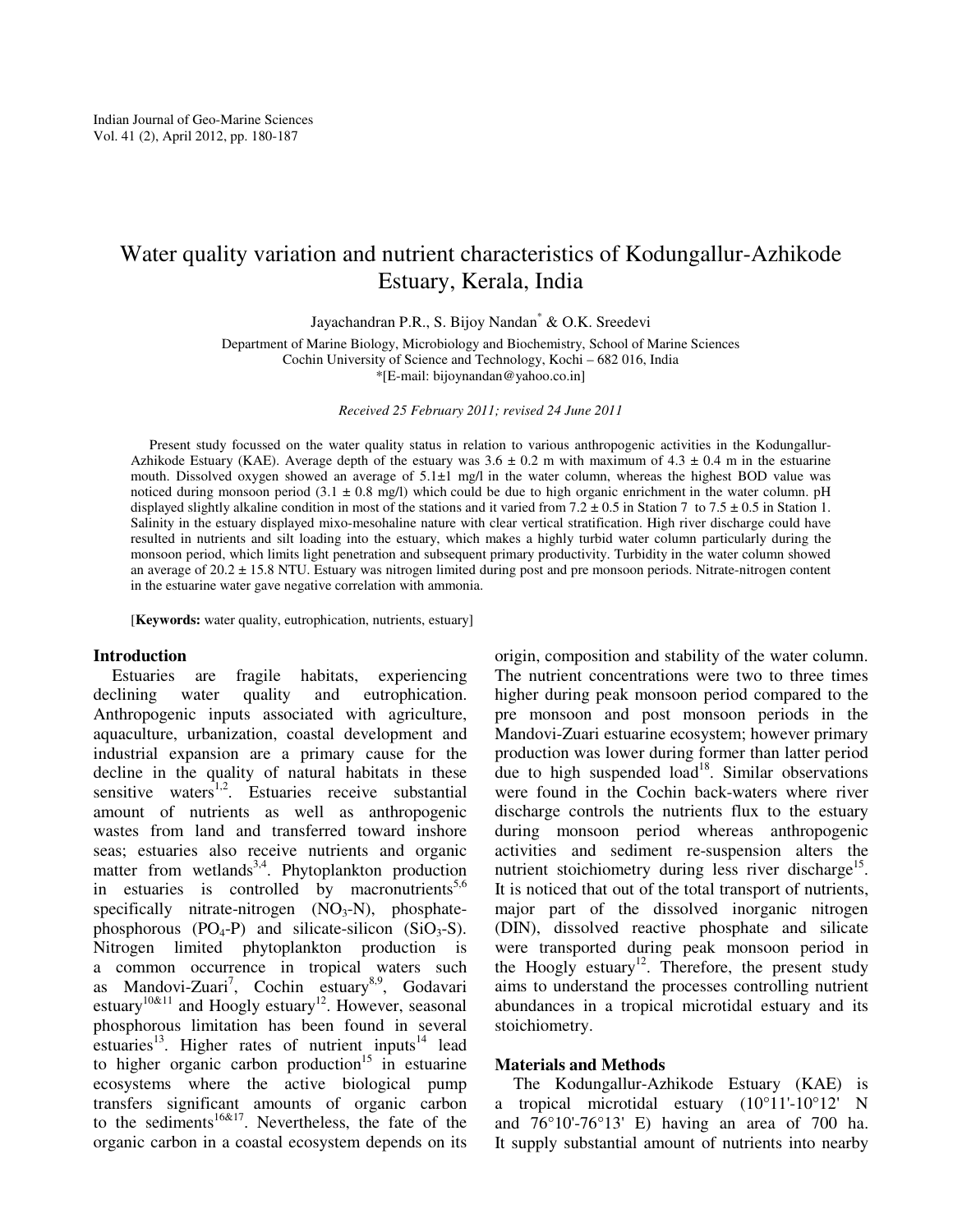Lakshadweep Sea mainly during south west monsoon season. The Karuvannur River and Chalakkudy River are the major rivers emptying into the KAE. Monthly field sampling was conducted at the KAE for twelve months (July 2009 to June 2010). Seven stations (Fig. 1) with varied ecological characteristics were selected in the estuary for monthly field sampling. Water samples were collected using *Niskin water sampler*. The water transparency measured by *Secchi disc* in the field. Samples for dissolved oxygen (DO) were fixed onboard and the remaining water samples were collected in 1-L plastic bottles kept in ice boxes and brought to the laboratory at the earliest possible time. DO was estimated according to Winkler's method<sup>19</sup>. pH was determined using an *Systronics* pH meter (No. 335 [accuracy  $\pm$  0.01]). Samples for nutrients DIN (ammonia-nitrogen + nitrite-nitrogen + nitratenitrogen), DIP (dissolved inorganic phosphate) and DISi (dissolved inorganic silicate) were analyzed following the standard methods<sup>19,20,21&22</sup>. Conductivity was measured by *Systronics* digital potentiometer (No. 318), turbidity, total dissolved solids (TDS) by *Systronics* water analyser (No. 317), salinity by *Systronics* water analyser (Model no. 317 [Accuracy  $\pm$  0.01]) calibrated with standard seawater and values periodically checked against  $AgNO<sub>3</sub>$ titration<sup>23</sup>. Carbon dioxide, alkalinity, hardness and Biological Oxygen Demand (BOD) were determined by standard procedures<sup>23</sup>. One-way analysis of variance (ANOVA) was used to calculate the month wise variation in different physicochemical and biological parameters. *PRIMER v6.1* was employed for *Bray-Curtis* similarity index analysis for measuring the similarity of dissolved nutrients among stations $24$ .



Fig. 1—Map of Kodungallur-Azhikode estuary (KAE) showing study sites (St.1- Munambam, St.2 - Moothakunnam, St.3 - Kottapuram, St.4 - Anapuzha, St.5 - Krishnankotta, St.6 - Gothuruth, St.7 - Puthanvelikkara)

## **Results and Discussion**

Estuarine wetlands are known to contribute to the maintenance of water quality<sup>25</sup>. Because wetlands have a high rate of biological activity, they are effective in transforming many of the common pollutants found in coastal and estuarine waters into harmless by-products or essential nutrients which can be utilized for additional biological activity<sup>26</sup>. Mean depth of the Kodungallur-Azhikode estuary (KAE) was increased<sup>27</sup> from 2 m to 3.6 m with maximum of  $4.3 \pm 0.4$  m at Station 1 could be due to extensive sand mining. It would be reduce natural river flow and natural material flux in the estuary. An average water temperature of  $28.9 \pm 2$ °C was observed during the study period (Fig. 2A) with clear vertical stratification; predominantly during post monsoon period. It was moderately low in the water column during monsoon (av:  $27.5 \pm 2.6$ °C), compared to pre monsoon (30.4  $\pm$  0.8°C) and post monsoon (av: 28.7 ± 1.3°C) seasons. It was noticed that lowest water temperature observed during the month of July (av: 23.9  $\pm$  0.5°C) and highest in March (31.3  $\pm$  0.8°C). Slightly higher surface temperature (av:  $29 \pm 2.1^{\circ}$ C) was observed in the estuary than that of bottom waters (av:  $28.7 \pm 2.1$ °C). The ANOVA of the water temperature showed overall significant at 1% level  $(F = 83.346)$ . Transparency values were generally low (av:  $0.6 \pm 0.3$  m) in the KAE especially during monsoon season. In the spatial scale, it was lowest in Station 5 (av:  $0.8 \pm 3$  m) and highest in Station 6  $(1.1 \pm 0.5 \text{ m})$ . Transparency of water column negatively correlated with BOD values at 5 % level  $(r^2 = -0.158)$ . Turbidity level in the estuary was enormously increased particularly during monsoon season due to high influx of silt content, agricultural runoff, sewages and other allochthonous organic matters (Fig. 2B), it could have altered the trophic status of KAE. Apparently high turbidity values were observed in the KAE with an average of  $9.8 \pm 11.8$  NTU; whereas, the peak concentration was recorded during monsoon season (av:  $20.2 \pm 15.8$  NTU) compared to other seasons. The turbidity values tended to show wide variation in the surface and bottom waters in the seven stations of KAE. Highest mean turbidity value was observed at mouth of the estuary represented by Station 1 (av:  $13.1 \pm 16.4$  NTU). Turbidity values showed positive correlation with nitrate-nitrogen, TDS and Eh at 1% level  $(r^2 = 0.07)$ . Mean TDS value noticed in the KAE was14.7  $\pm$  16.4 ppt. Peak values were observed during monsoon season (av:  $18.6 \pm 28.8$  ppt) followed by pre monsoon (av:  $13.4 \pm 3.9$  ppt) and post monsoon (av:  $11.4 \pm 4.1$  ppt).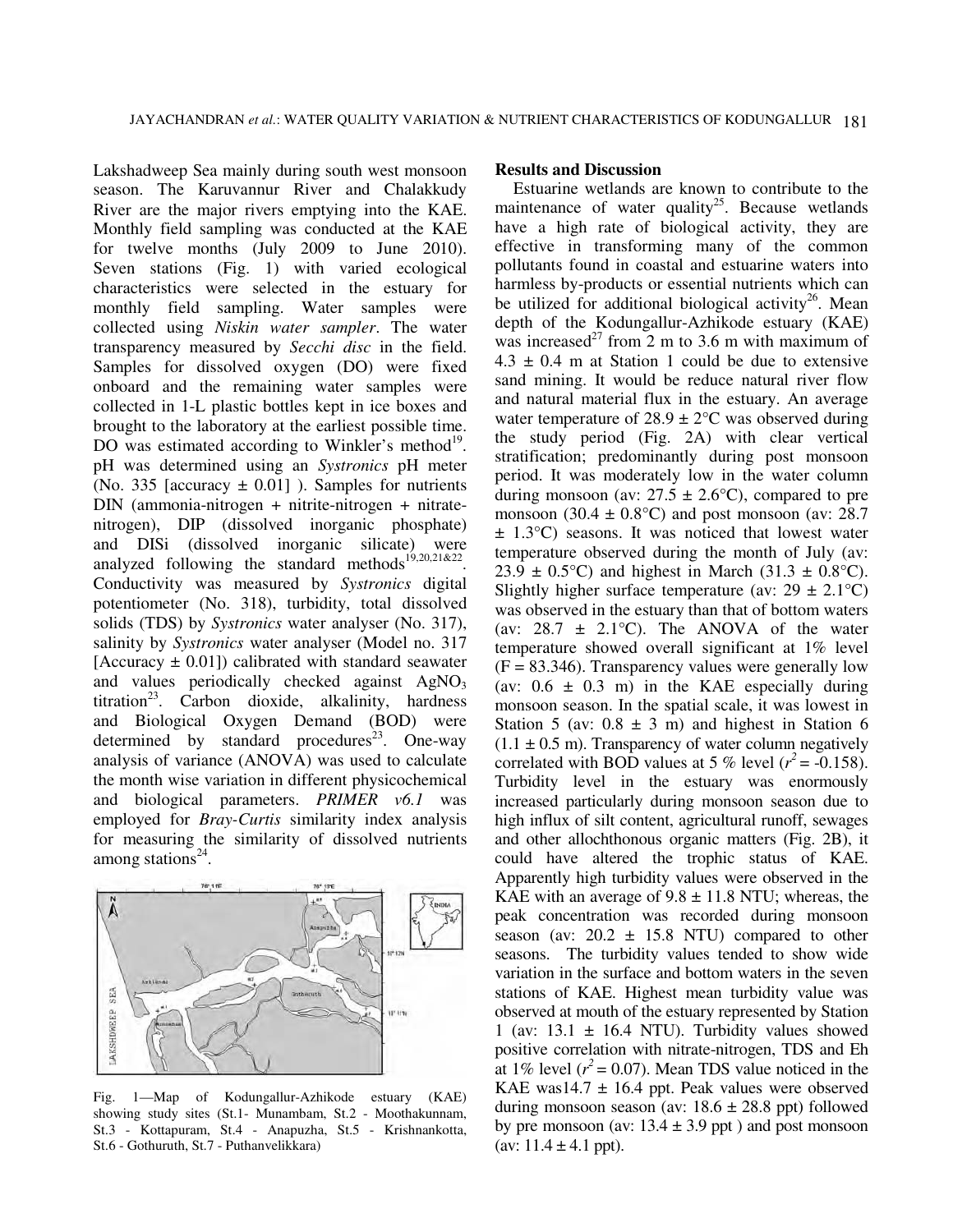

Fig. 2—Distribution of (A) temperature, (B) turbidity, (C) dissolved oxygen, (D) pH, (E) salinity, (F) DIN, (G) DIP and (H) DISi in the Kodungallur-Azhikode estuary during July 2009 - June 2010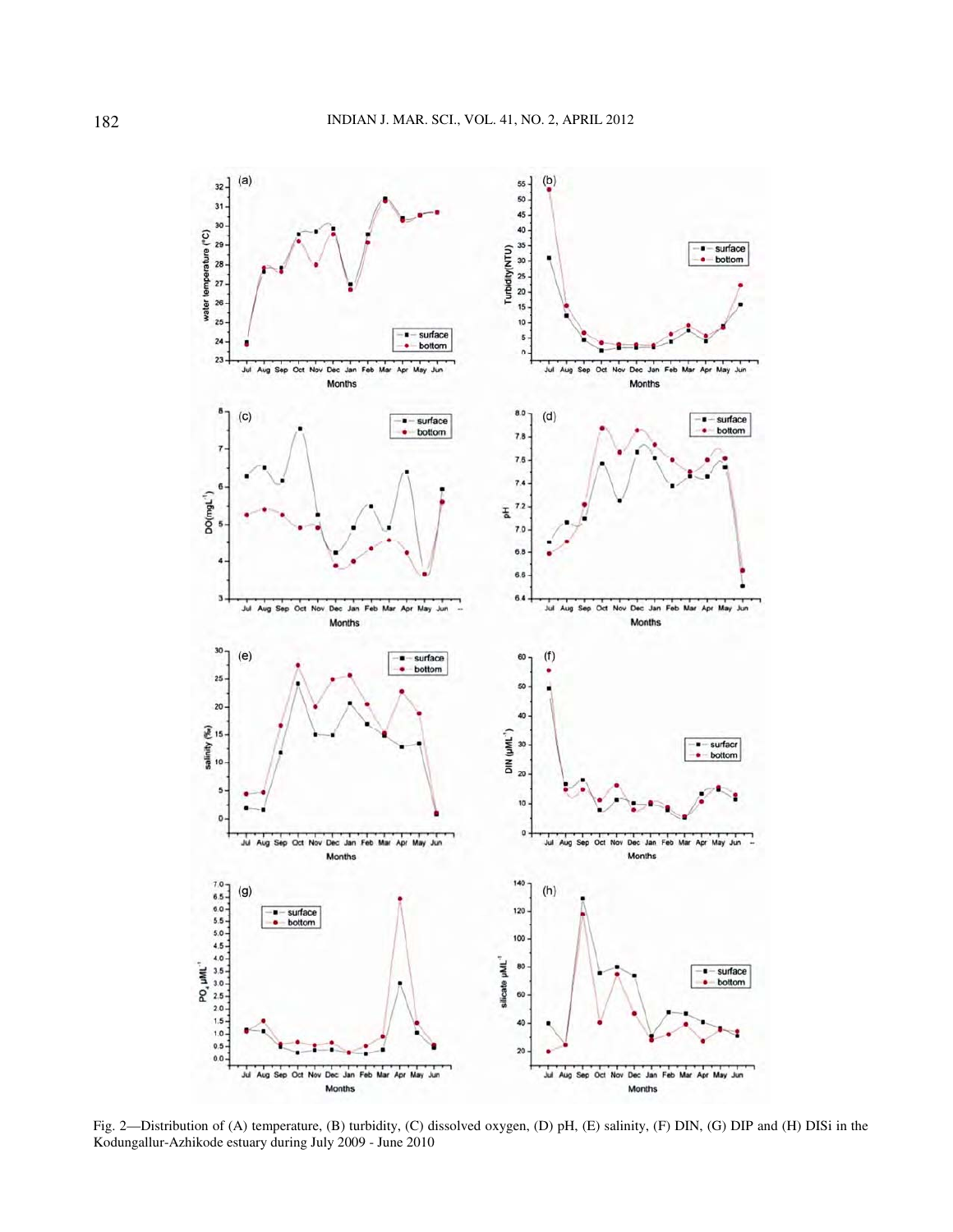The discernible spatio-temporal variation was observed in the pH values (Fig. 2D). It was generally on alkaline side (av:  $7.4 \pm 0.4$ ) in most of the months. But during peak monsoon marked by heavy rain, values were tended to fell in all the stations of KAE (av: 6.  $9 \pm 0.2$ ) due to high fresh water discharge. Higher pH values were observed in estuarine mouth (av:  $7.5 \pm 0.5$ ) when compared to the estuarine head (Station 7; av:  $7.2 \pm 0.5$ ). Estuarine water showed an average redox potential (Eh) of  $-1.9 \pm 36.6$  mV. Significant Eh variation was observed in the water column, bottom water showed highly reduced condition (av:  $-4.8 \pm 38.4$  mV) when compared to surface water (av:  $1 \pm 36.2$  mV). Observed reduction in water column Eh values immediately after south west monsoon could be due to organic enrichment and its degradation. The average dissolved oxygen (DO) concentration of  $5.1 \pm 1$  mg/l was observed for the KAE (Fig. 2C). The mean DO values ranged from  $4.7 \pm 1.3$ mg/l in Station 1 to  $5.9 \pm 1.4$  mg/l in Station 6. Monsoon season showed highest DO content (av.  $5.8 \pm 0.5$  mg/l) as compared to post monsoon period (av:  $5 \pm 1.2$  mg/l) and pre monsoon period (av:  $5 \pm 0.9$  mg/l). The oxygen rich river discharge could be the reason for comparatively high DO values noticed in the estuarine head region (station 6 and station 7), as compared to other stations. A discernible trend was observed in the DO regime in the estuary, where surface water was higher than bottom waters. Surface water DO (av:  $5.6 \pm 1.1$  mg/l) displayed comparatively higher values than bottom waters (av:  $4.7 \pm 0.6$  mg/l). High river influx and tidal mixing could be the reason for comparatively high DO level as observed during the south west monsoon. The ANOVA of the DO showed overall significant at  $1\%$  level (F = 7.113). A positive correlation significant at 1% level emerged between DO and Eh ( $r^2 = 0.295$ ). CO<sub>2</sub> values in the estuary showed comparatively high values due to the various human activities in the region and this could lead to ecosystem stress<sup>28</sup>. Carbon dioxide  $(CO_2)$  values showed highest mean in Station 5 (av:  $7.1 \pm 2.1$  mg/l) and minimum observed in Station 7 (av:  $5.3 \pm 1.8$  mg/l); The  $CO<sub>2</sub>$  values were high in post monsoon (av:  $6.9 \pm 1.8$  mg/l) as compared to monsoon period (av:  $6 \pm 1.1$  mg/l) and pre monsoon period (av:  $6.3 \pm 2.5$  mg/l) in the KAE. A remarkably high  $CO<sub>2</sub>$  value of 14 mg/l was recorded in the bottom water in Station 2 during September. The high  $CO<sub>2</sub>$  values observed in the most of the

stations particularly in the Station 1 (av:  $7 \pm 3$  mg/l) and Station 5 (av:  $7.1 \pm 2.1$  mg/l). The ANOVA of alkalinity showed overall significant at 1% level (F = 22.490). The average Biological Oxygen Demand (BOD) during the present study was  $2.6 \pm 0.9$  mg/l; it was high in the Station 1 (av:  $3.1 \pm 1.5$  mg/l). BOD level comparatively increased during monsoon period (av:  $3.1 \pm 0.8$  mg/l) as compared to the post monsoon (av:  $2.2 \pm 1.1$  mg/l) and pre monsoon (av:  $2.3 \pm 0.6$  mg/l). The alkalinity showed a moderate trend in all the seven stations of KAE with an average of  $35.1 \pm 18.4$  mg/l. Comparatively high alkalinity was observed during pre monsoon period (av:  $43.7 \pm 20.4$  mg/l) when compared to monsoon (av:  $24.4 \pm 6$  mg/l) and post monsoon (av:  $36.9 \pm 20.9$  mg/l) seasons. Highest mean alkalinity value recorded at station 1 (av:  $40.3 \pm 29$  mg/l). The mean calcium hardness of KAE was  $750 \pm 870.3$  mg/l and it showed portends to increase from monsoon (av:  $490.2 \pm 838.3$  mg/l) to pre monsoon period (av:  $1294 \pm 1070.9$  mg/l).

Average salinity of estuary showed mesohaline nature. The maximum average salinity was recorded at mouth region (Station 1; av:  $18.9 \pm 10.5\%$ ) and minimum at estuarine head (Station 7; av: 10.2 ± 8.6‰). Clear vertical stratification and seasonality (Fig. 2E) were observed in salinity pattern. Bottom water salinity showed higher values (av:  $16.9 \pm 8.9\%$ ) compared to surface water salinity (av:  $12.4 \pm 7.4\%$ ); however, well mixed water column was observed in the Station 6. The salinity values showed a definite trend, where it decreased from estuarine mouth to head. During the monsoon period (June to September) salinity values were comparatively low (av:  $5.4 \pm 5.8\%$ ); however, salinity enormously increased (av:  $21.6 \pm 4.8\%$ ) during post monsoon period (October to January) could be due to sea water incursion and less river discharge. But, salinity tends to decreased  $(16.1 \pm 3.6\%)$  during pre monsoon period (February-May) as a result of commencement of south-west monsoon. The ANOVA of salinity showed the variation between months and were significant at  $1\%$  level (F = 33.433).

In estuarine ecosystems, the major sources of nutrients are from rivers, ground water, atmosphere and sediments $^{29}$ . The nutrient load from river influx was extreme depending on the allochthonous and autochthonous precipitations in the basins. All nutrient peaks harmonized with each other. Rapid nutrient inputs are of considerable importance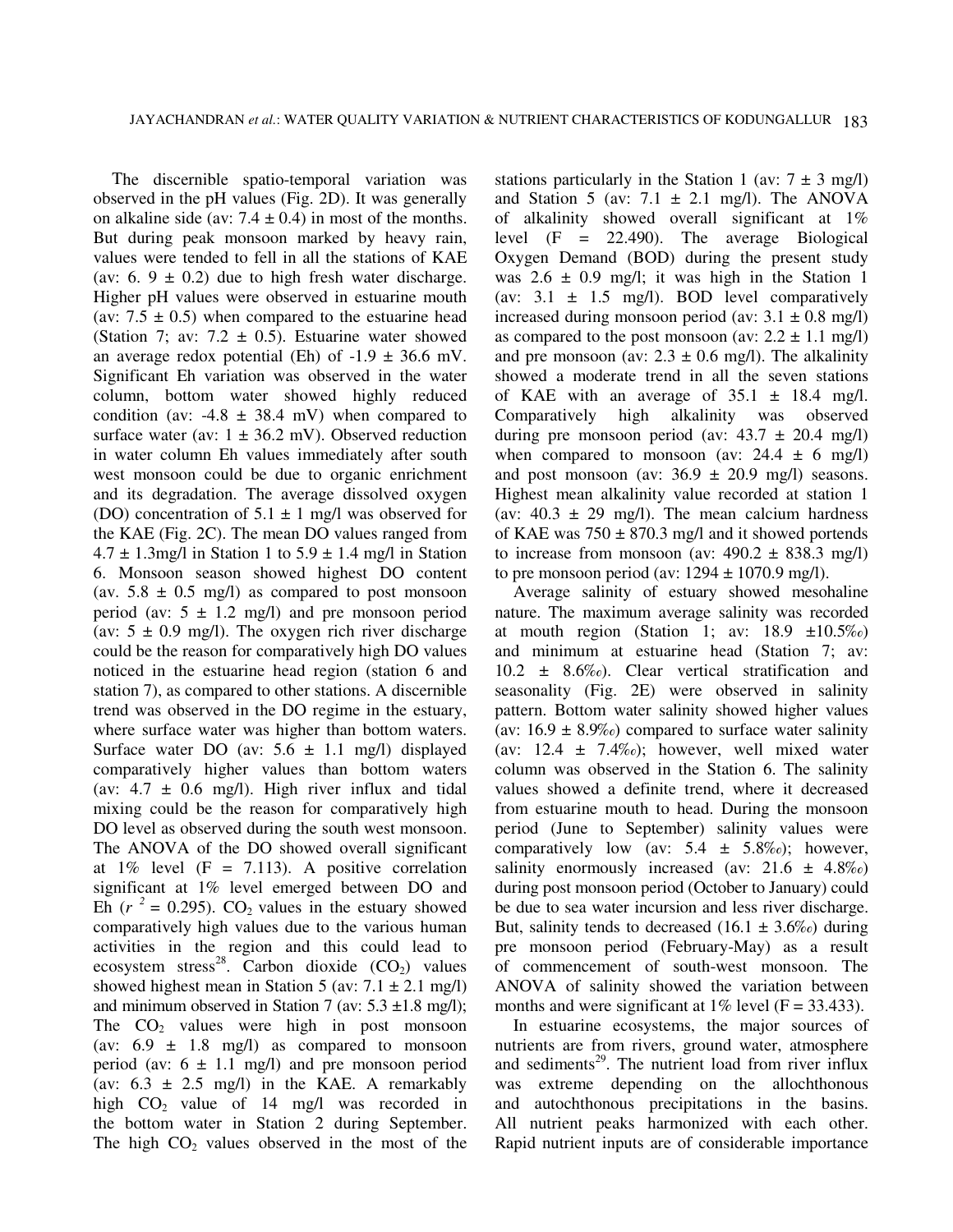since they can modify the phytoplankton community structure $30$ . Nutrients and other suspended solids brought into the estuary those results in decreased light penetration and high flushing time lead to subsequent decrease in primary production. In the KAE, the major source of macro nutrients input was associated with river discharge during south-west monsoon. Estuaries receive nutrients also from rain water<sup>11</sup>. During the study period, the average nutrient concentrations were  $15.0 \pm 12.1$  µmol/L for dissolved inorganic nitrogen (DIN; nitrate-nitrogen + nitritenitrogen + ammonia nitrogen),  $49.1 \pm 28.7 \mu \text{ML}$  for dissolved inorganic silicate (DISi), and  $1 \pm 1.3 \mu$ mol/L for dissolved inorganic phosphate (DIP). The average nitrate-nitrogen (NO<sub>3</sub>-N) of KAE water was 10.2  $\pm$ 12.8  $\mu$ ML. The average NO<sub>3</sub>-N values ranged from  $7.9 \pm 9.9$  µML in Station 2 to  $13.6 \pm 19.8$  µML in station 7. Comparatively high  $NO<sub>3</sub>$ -N was observed during monsoon period (av:  $19.1 \pm 19.4 \mu$ mol/L), whereas relatively low  $NO<sub>3</sub>-N$  content was observed in post monsoon (av:  $7.4 \pm 3.6 \mu$ mol/L) and pre monsoon periods (av:  $3.8 \pm 3.3 \text{ \mu}$ mol/L). The average nitrite-nitrogen  $(NO<sub>2</sub>-N)$  content of KAE water was  $0.3 \pm 0.2$  µML and highest value recorded during pre monsoon period  $(0.4 \pm 0.3 \,\mu)$ . Nitrate-nitrogen showed significant correlation between turbidity and TDS at the 0.01 level  $(r^2 = 0.612)$ . The mean ammonia-nitrogen varied from  $3 \pm 2.8$  µmol/L in Station 7 to  $5.6 \pm 5.5$  µmol/L in Station 3. Ammonia value shows monthly average of 4.5 ± 2.9 µML in the KAE. *Bray-Curtis* similarity index of DIN content in the water column (Fig. 3A) showed overall similarity of >34% with highest between surface DIN content between months August and September (>92%). Phosphate-phosphorous (PO<sub>4</sub>-P) values showed an average of  $1 \pm 1.3 \mu$ ML in the seven stations with highest during pre monsoon season (av:  $2 \pm 2.1 \text{ \mu} \text{mol/L}$ ). Comparatively high content of  $PO_4$ -P was observed in bottom water (av:  $1.3 \pm 1.7 \mu$ ML) when compared to surface water (av:  $0.8 \pm 0.8$  µML). However, DIP showed overall similarity of >24% between the stations, with highest observed (Fig. 3B) between bottom water DIP content of months October and December (>93%). Silicatesilicon ( $SiO<sub>3</sub>-S$ ) values highly varied during the study (av:  $49.1 \pm 28.7 \mu \text{ML}$ ). Considering the seasonal average, a slight increase in  $SiO<sub>3</sub>-S$  content was observed in the water column during post monsoon period (av:  $56.4 \pm 21.9 \text{ µmol/L}$ ). DISi showed overall similarity of >55% with highest (Fig. 3C) between

surface and bottom water (>98%) during the month of August (Fig. 3C); this could be due to well mixing of water column during south west monsoon. Estuarine primary production, size, depth, volume, influx rate, water residence time, tidal exchange, vertical mixing and stratification could also affect the nutrient transport and cycling in the estuary; however, average nutrient concentrations of the KAE was well below those of the San Francisco Bay<sup>31</sup>, Chesapeake Bay<sup>32</sup>, Pearl River estuary<sup>33</sup> and the Guadiana estuary<sup>34</sup>. DIP showed negative correlation with BOD; whereas, DISi showed positive correlation with  $CO_2$  at 5% level  $(r^2 = 0.171)$ . The ANOVA of the nitrate-nitrogen showed overall significant at  $1\%$  level (F = 50.537). Among the three major macronutrients, DIP concentrations were comparatively low in the KAE. The ANOVA of DIP showed the variations between months were significant at 1% level ( $F = 10.897$ ).

It is noted that inorganic phosphate in the Godavari estuary was lowest compared to that in the other Indian estuaries $35$ . But in this study DIP in the KAE was slightly lower than Godavari estuary  $(1.5 \pm 3.8 \mu)$ . phosphorous limitation was also observed in the estuary during south west monsoon period. The ANOVA of DISi showed overall significant at  $1\%$  level (F = 38.965). The maximum DIN and DISi concentrations in the downstream and upstream occurred in the south west monsoon. DIN (Fig. 2F) and DIP (Fig. 2G) were the primary limiting macronutrients especially as regulators of phytoplankton. The average N: P ratio of the KAE (Table 1) was well above *Redfield ratio* during south west monsoon season  $(27.9 \pm 14.2)$  then it was decreased to 7.4  $\pm$  3.4 (post monsoon); which indicates that KAE was phosphorous limited during monsoon season and nitrogen limited during post and pre monsoon periods. Nitrogen imitated conditions were similarly observed in the various estuaries of India such as Cochin backwaters<sup>8</sup>, Godavari estuary<sup>11</sup>, Mandovi - Zuari estuarine ecosystem<sup>7</sup>, Hoogly estuary<sup>12</sup>, Ashtamudi estuary<sup>36</sup>. Higher values of the *Redfield ratio* are interpreted as indicative of phosphorous limitation and on the other hand, low ratios suggest nitrogen limitation<sup>37</sup>. The inorganic nitrate constituted the major fraction of total DIN (av: 58%) in the surface and bottom waters of the estuary. Comparatively high concentration of allochthonous as well as autochthonous nutrient levels in the KAE is an indicator of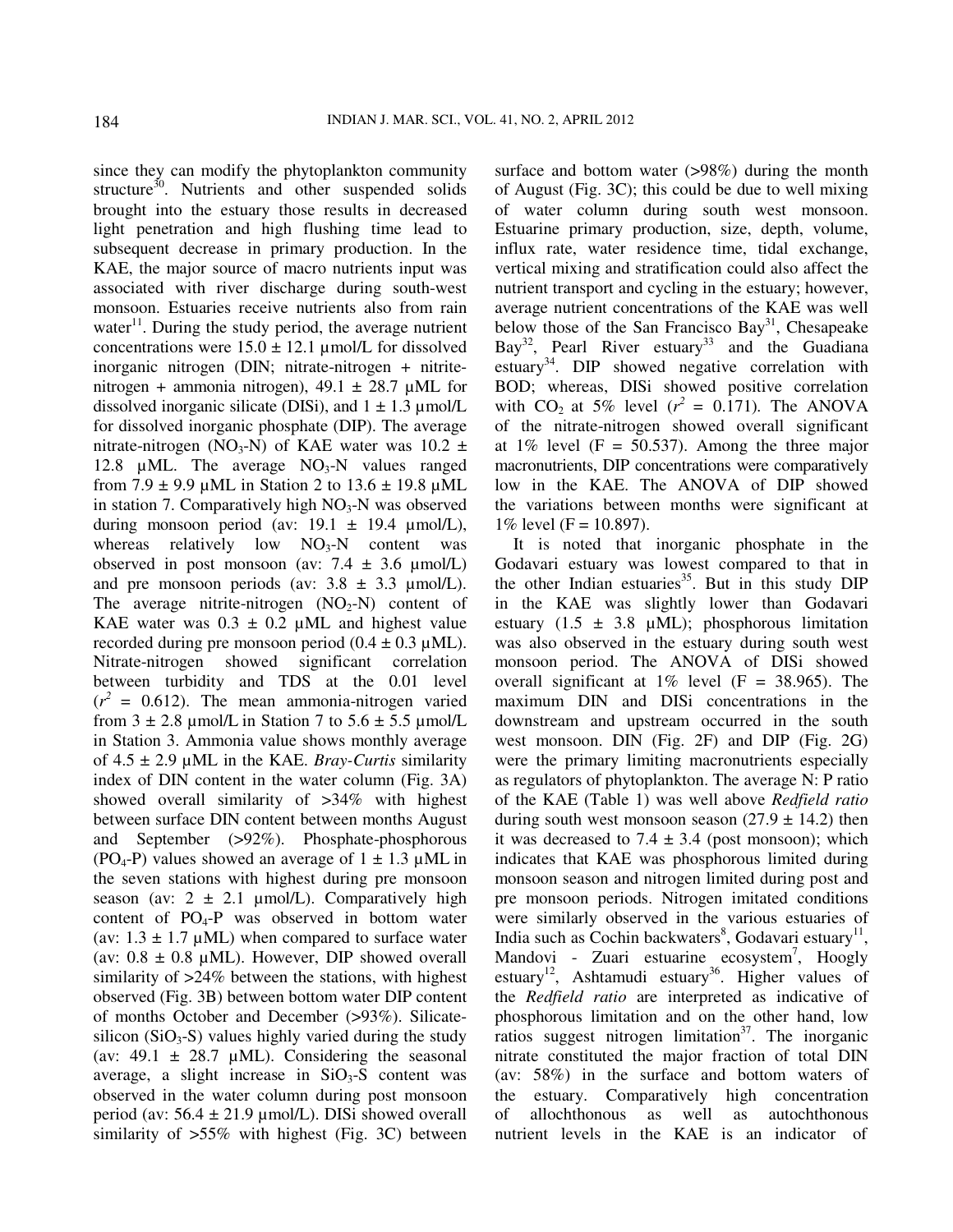

Fig. 3—Month wise Bray-Curtis similarity index of macronutrients [(A) DIN, (B) DIP (C) DISi)] in the water column of Kodungallur-Azhikode estuary during July 2009 - June 2010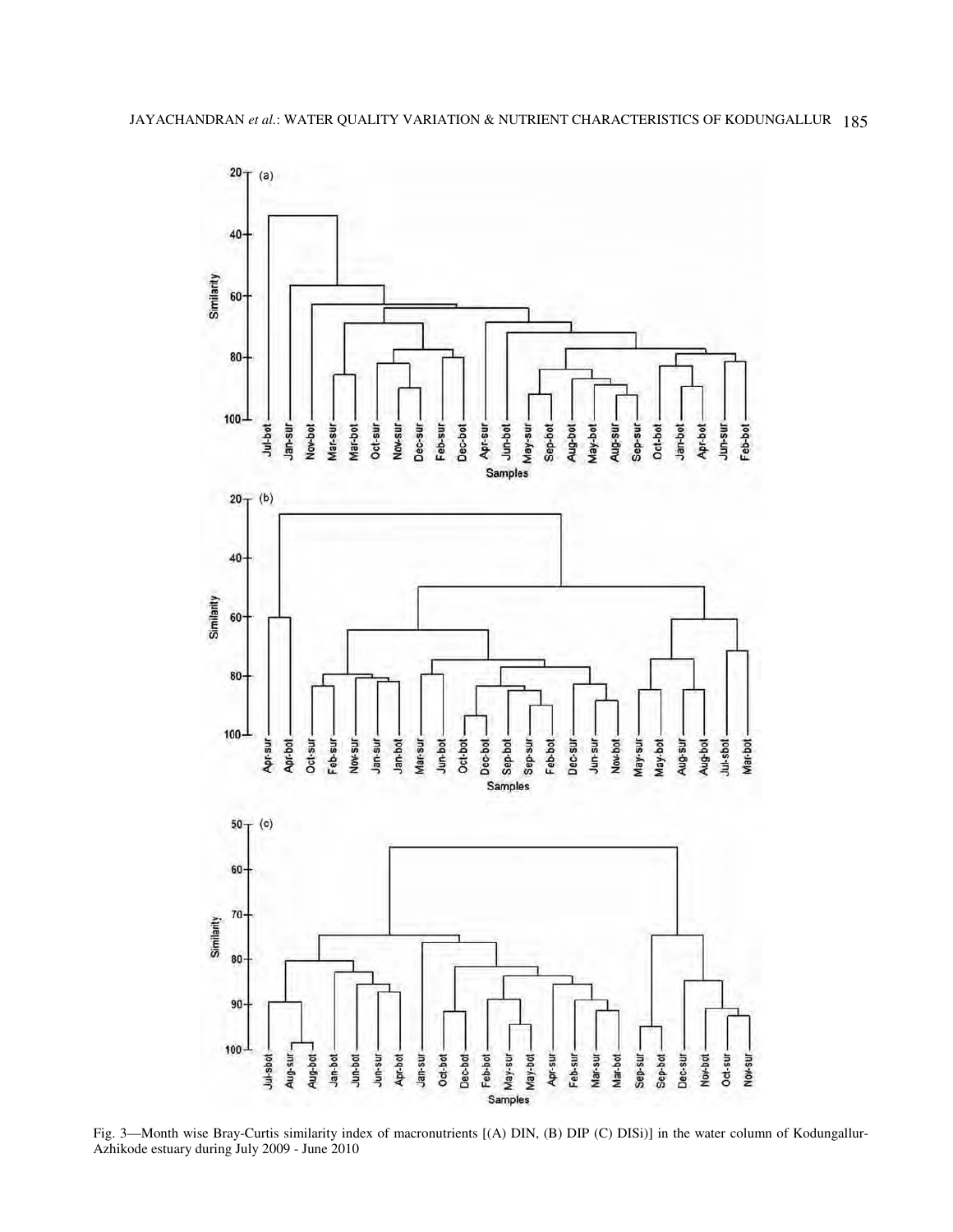| Table 1—Seasonal variability (standard deviation) of DIN and<br>the nutrient ratio in the Kodungallur-Azhikode estuary during |                               |                         |  |  |
|-------------------------------------------------------------------------------------------------------------------------------|-------------------------------|-------------------------|--|--|
| July 2009 - June 2010                                                                                                         |                               |                         |  |  |
| $M$ <sub>angaan</sub>                                                                                                         | $\mathbf{D}_{\alpha}$ monsoon | $D_{\text{eq}}$ monsoon |  |  |

|                               | Monsoon         | Post-monsoon   | Pre-monsoon    |
|-------------------------------|-----------------|----------------|----------------|
| $NO_2-N (\mu ML^{-1})$        | $0.3 \pm 0.2$   | $0.2 \pm 0$    | $0.4 \pm 0.3$  |
| $NO_3-N (\mu ML^{-1})$        | $19.1 \pm 19.4$ | $7.4 \pm 3.6$  | $3.8 \pm 3.3$  |
| $NH_4$ + (µML <sup>-1</sup> ) | $4.9 \pm 3.6$   | $3.0 \pm 2$    | $6.6 \pm 2.4$  |
| N : P                         | $27.9 \pm 14.2$ | $7.4 \pm 3.4$  | $4.2 \pm 3.6$  |
| Si: N                         | $3.1 \pm 3.1$   | $26.5 \pm 9.6$ | $11.4 \pm 8.3$ |
| Si : P                        | $83.2 \pm 96.2$ | $5.3 \pm 1.7$  | $4.5 \pm 2.5$  |

anthropogenic eutrophication. Intensive sand mining, poor agricultural practices and failures in urban planning resulted in excessive allochthonous and autochthonous nutrients and sediment transfer in to the KAE waters; could be accelerate eutrophication process in the estuary. Perhaps, its appropriately scaled and parameterized regulations are the only realistic options for controlling eutrophication in this estuarine system.

### **Acknowledgements**

Authors are thankful to the Kerala State Council for Science, Technology and Environment (KSCSTE) for financial assistance and to the Head, Dept. of Marine Biology, Microbiology and Biochemistry, School of Marine Sciences, Cochin University of Science and Technology for providing necessary facilities.

## **References**

- 1 Bijoy Nandan S and Abdul Azis P K, Primary production of the retting zones in the Kadinamkulam estuary, South West coast of India, *Mahasagar,* 27 (1994) 97-103.
- 2 James L Pinckney, Paerl Hans W, Patricia Tester and Richardson Tammi L, The Role of Nutrient Loading and Eutrophication in Estuarine Ecology, *Environ. Health Perspect*. 109:5 (2001) 699-706.
- 3 Odum W E and Heald E J, Trophic analysis of an estuarine mangrove community, *Bull. Mari. Sci.,* 22 (1972) 671–738.
- 4 Robertson A I, Alongi D M and Boto K G, Food chains and carbon fluxes, *Tropical Mangrove Ecosystems, AGU*, (Washington, DC) 1992 pp. 293-326.
- 5 Lewis W M, Tropical lakes: how latitude makes a difference, In: Schiemer, F., Boland, K.T. (Eds.), *Perspectives in Tropical Limnology*, SPB, Amsterdam, (1996) pp. 43–64.
- 6 Talling J F and Lemoalle J, *Ecological Dynamics of Tropical Waters*, Cambridge University Press, (Cambridge) 1998, pp.429.
- 7 Ram A S P, Nair S and Chandramohan D, Seasonal shift in net ecosystem production in a tropical estuary, *Limnol. Oceanogr.* 48 (2003) 1601–1607.
- 8 Gupta G V M, Thottathil S D, Balachandran K K, Madhu N V, Madeswaran P and Nair S,  $CO<sub>2</sub>$  super saturation and net heterotrophy in a tropical estuary (Cochin, India):

Influence of anthropogenic effect. *Ecosystems*, 12 (2009) 1145-1157.

- 9 Menon N N, Balchand A N and Menon N R, Hydrobiology of the Cochin backwater system - a review, *Hydrobiologia,*  430 (2000) 149-183.
- 10 Qasim S Z, Climatic features of the east coast: Godavari. In: Qasim, S.Z. (Ed.), *Indian Estuaries*, (Allied Publishers Private Limited, India), 2001, pp. 67-94.
- 11 Sarma V V S S , Prasad V R, Kumar B S K, Rajeev K, Devi B M M, Reddy N P C, Sarma V V and Kumar M D, Intra-annual variability in nutrients in the Godavari estuary, India, *Con. Shelf. Res.*, 30 (2010) 2005–2014.
- 12 Mukhopadhyay S K, Biswas H, T K De, Jana T K, Fluxes of nutrients from the tropical river Hooghly at the land-ocean boundary of Sundarbans, NE Coast of Bay of Bengal, India*. JMS*, 6 (2006) 9–21.
- 13 Gle G, Amo Y D, Sautour B, Laborde P and Chardy P, Variability of nutrients and phytoplankton primary production in a shallow macrotidal coastal eco- system (Arcachon Bay, France), *Estuar. Coast. Shelf. Sci*., 76 (2008) 642–656.
- 14 Nixon S W, Oviatt C A., Frithsen J, Sullivan B, Nutrients and the productivity of estuarine and coastal ecosystems, *J. Limnol. Soc. S. Afr.*, 12 (1986) 43–71.
- 15 Kelly J R and Levin S A, A comparison of aquatic and terrestrial nutrient cycling and production processes in natural ecosystems, with reference to ecological concepts of relevance to some waste disposal issues, In: Kullenberg, G. (Ed.), *The Role of the Oceans as a Waste Disposal Option*, ( D. Reidel Publ. Co., New York) 1986 pp. 165–203.
- 16 Wollast R, Evaluation and comparison of the global carbon cycle in the coastal zone and in the open ocean, In: Brink, K.H and Robinson, A.R. (Eds.), *The Sea*, Wiley, New York, 10 (1998), pp. 213–252.
- 17 Smith S V and Hollibaugh J T, Coastal metabolism and the oceanic organic carbon balance, *Rev. Geophys.,* 31 (1993) 75-89.
- 18 Martin G D, Vijay J G, Laluraj C M, Madhu N V, Joseph T, Nair M, Gupta G V M., Balachandran K K, Fresh water influence on nutrient stoichiometry in a tropical estuary, southwest coast of India, *Appl. Ecol. Environ. Res.*, 6 (2008) 57- 64.
- 19 Grasshoff K, Ehrhardt M and Kremling K, *Methods of sea water analysis,* Weinheim: Verlag Chemie, 1983, pp. 89-224.
- 20 Jia-Zhong Zhang and Charles J Fischer, A simplified resorcinol method for direct spectrophotometric determination of nitrate in seawater. *Marine Chemistry*, 99 (2005) 220-226.
- 21 Parsons T R, Maita Y, and Lalli C M, *A manual of biological and chemical methods for seawater analysis*, (Oxford: Pergamon) 1984,173.
- 22 Strickland J D H and Parson T R, *Bull.Fish.Res.Bd.,* Canada. (1972)167-310.
- 23 APHA, *Standard methods for the examination of water and waste water*, (American Public Health Association), 2005 pp. 21:1 (1) -10 (167).
- 24 Clarke K R and Gorley, R N, 2006. *PRIMER v6:* User Manual/Tutorial. PRIMER-E: Plymouth, UK, 91pp.
- 25 Mitsch W J and Gosselink J G, *Wetlands,* Van Nostrand Reinhold, New York, (1993).
- 26 Kadlec R H and Knight R L, *Treatment Wetlands.* Lewis, London, (1996).